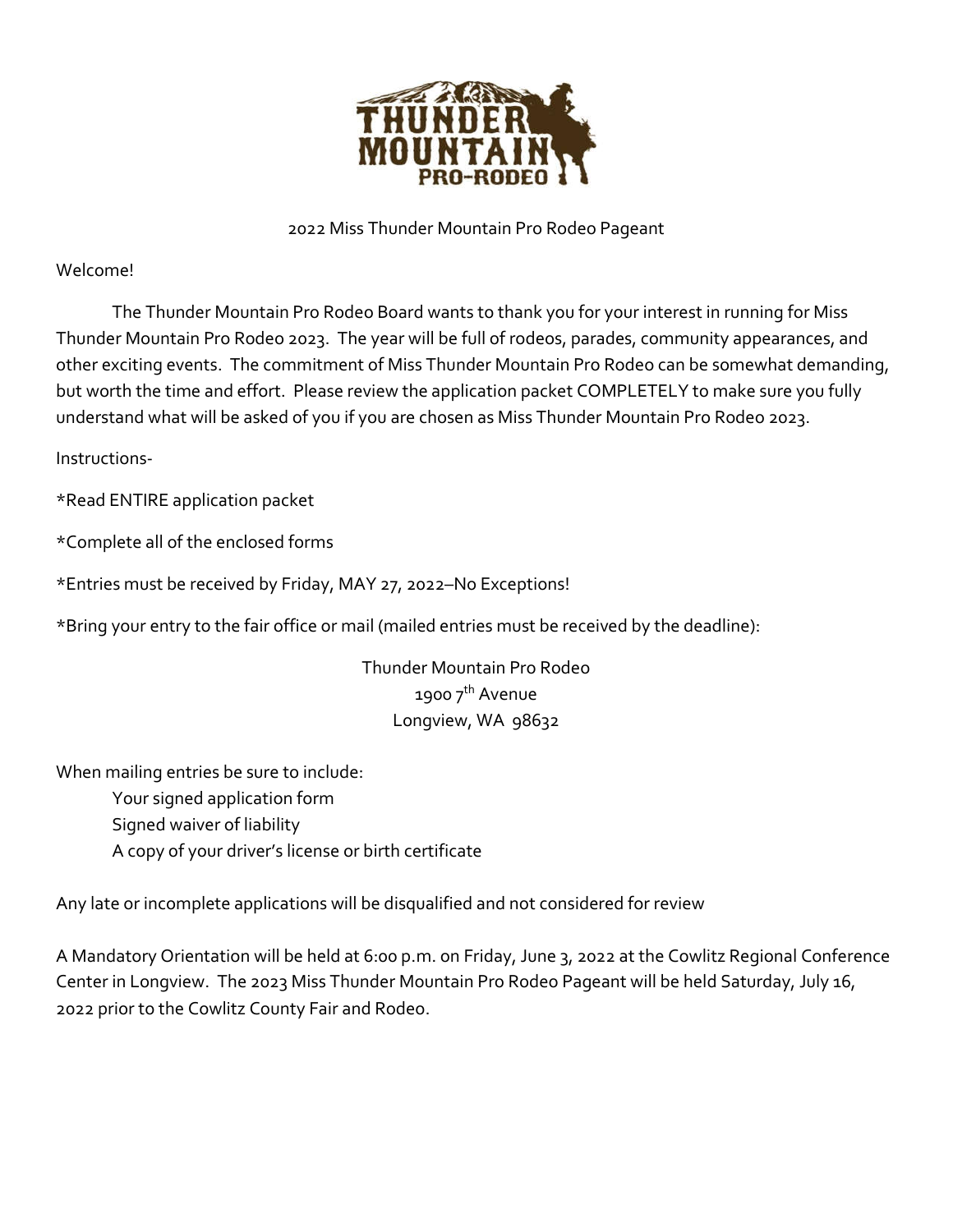### **APPLICATION 2023 THUNDER MOUNTAIN PRO RODEO QUEEN PAGEANT**

### **LONGVIEW, WASHINGTON**

| Have you made application for admission to college? Where?_______________________                                         |
|---------------------------------------------------------------------------------------------------------------------------|
|                                                                                                                           |
| What is your background in horses? (Number of years riding, description of horses)                                        |
|                                                                                                                           |
|                                                                                                                           |
| ** Please list groups and or organizations in which you are a member.**                                                   |
|                                                                                                                           |
|                                                                                                                           |
|                                                                                                                           |
| *PLEASE ATTACH A CURRENT, TYPED BIOGRAPHY ABOUT YOURSELF & EXPLAIN WHY<br>YOU WANT TO BE MISS THUNDER MOUNTAIN PRO RODEO* |

Date\_\_\_\_\_\_\_\_\_\_\_\_\_\_\_\_\_\_\_\_\_\_\_\_\_\_Applicant's Signature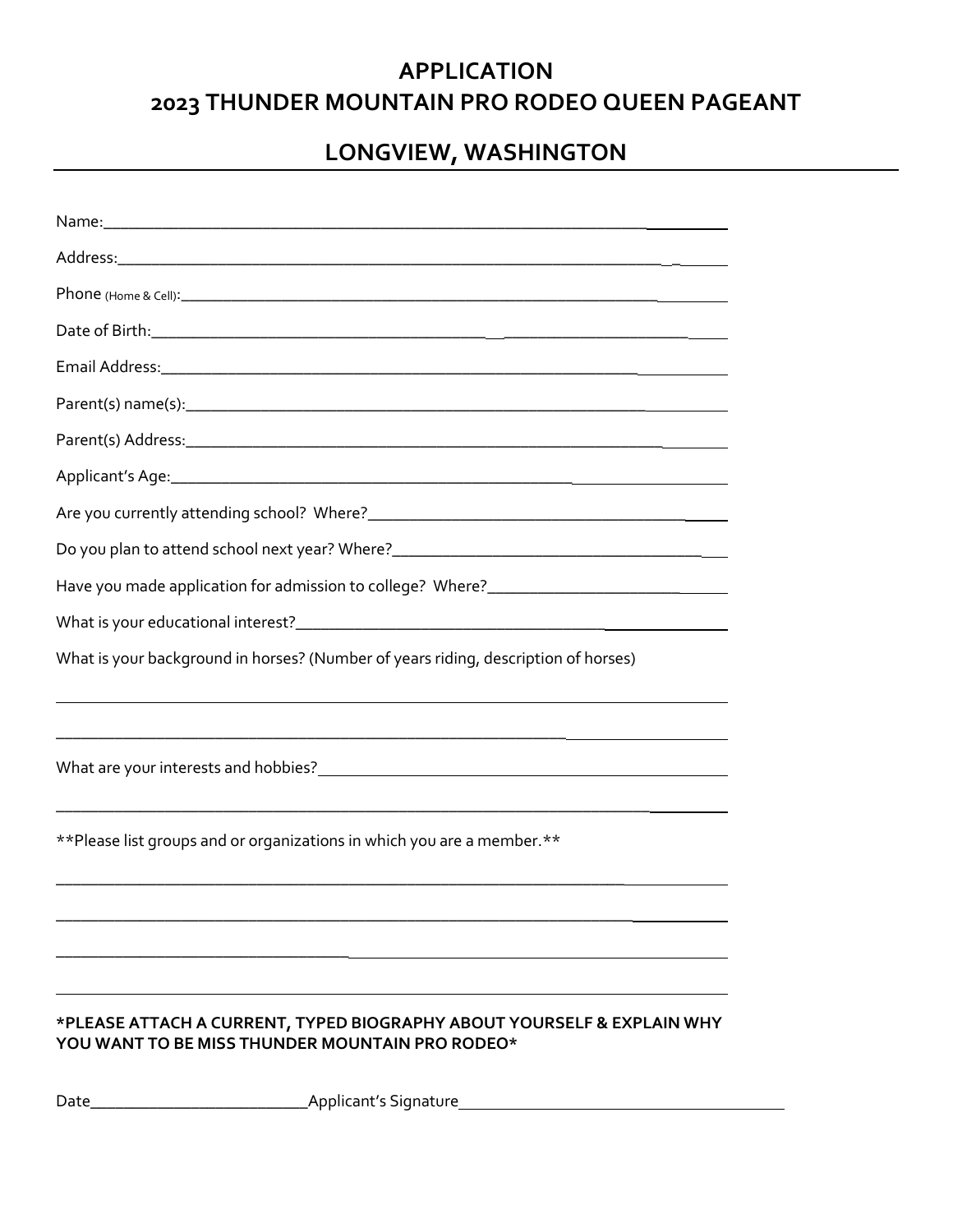## **Miss Thunder Mountain Pro Rodeo** Qualifications, Duty Expectations & Entry Form

Upon winning the title of **Miss Thunder Mountain Pro Rodeo**, the titleholder becomes the official representative for the **Thunder Mountain Pro Rodeo**, and as such, is responsible to present the sport of rodeo in its true light to the general public. She must strive to represent exceptional sportsmanship, high moral and ethical character and humane treatment of animals.

We wish to point out that this is not a beauty contest. Rather, it is a competition that recognizes a number of attributes; **horsemanship, personality, salesmanship, public speaking, and appearance**. Therefore, as our official representative, she is under the responsibility to act, speak, and dress accordingly to the esteem the title deserves anytime she is in the public eye. As riding and horsemanship skills are key to the promotion of the sport of rodeo, we encourage striving to improve these skills.

- 1. Contestants must reside in Cowlitz, Clark, Lewis, Thurston, Skamania, Columbia, or Wahkiakum County. Residency is defined as your permanent address where you physically live the majority of the year.
- 2. Contestants must be 17 years of age as of January 1, 2022 and must not be older than 24 years of age by the date of the competition/pageant.
- 3. Contestant shall NOT be, nor BECOME betrothed or have any marital obligations during her reign as Queen. Also, contestant shall NOT be, nor BECOME pregnant during her reign, or have had children previous to trying out. Contestant must be either enrolled in school or have successfully completed high school with a diploma or equivalent.
- 4. The titleholder may not compete for any other honorary position that will interfere with her activities during her reign.
- 5. The titleholder must furnish a suitable horse. MUST NOT BE A STALLION. The selected horse should be well mannered and groomed at all times. The queen coordinator will determine if the horse and equipment is acceptable. If not, the titleholder must be willing to provide a horse and provide equipment that qualifies.
- 6. It is the responsibility of the titleholder and/or her family (i.e. parents) to provide transportation of the horse, and all necessary items for the required appearances.
- 7. As a contestant and as the titleholder, she would be expected to conduct herself properly at all times. At no time will drugs or alcohol be consumed while representing the Thunder Mountain Pro Rodeo. Also the smoking of cigarettes, electronic cigarettes, and any other use of tobacco is prohibited. REMEMBER, a first impression is most often the most memorable.
- 8. The titleholder will receive a tiara, parade flowers, belt buckle, sash, chaps and serape. A clothing allowance of \$450.00 will also be awarded.
- 9. As titleholder, it is her responsibility to wear her banner and crown any time she is acting in her official capacity. She should also be fully dressed in western-style cowboy boots; long sleeve, form-fitting blouse or shirt, with shirttail tucked in; western style pants and buckle before arrival to the admission of a gate of a rodeo. She should never arrive at a rodeo or any function wearing sweats, shorts, halter tops, tank tops, etc. She should always make sure her clothing is clean and pressed; hat blocked and cleaned, hair curled and styled, makeup suitable for the event, and wear appropriate dress for the occasion. Clothing may be subject to the approval of the queen coordinator. Attire deemed as unacceptable must be changed upon request.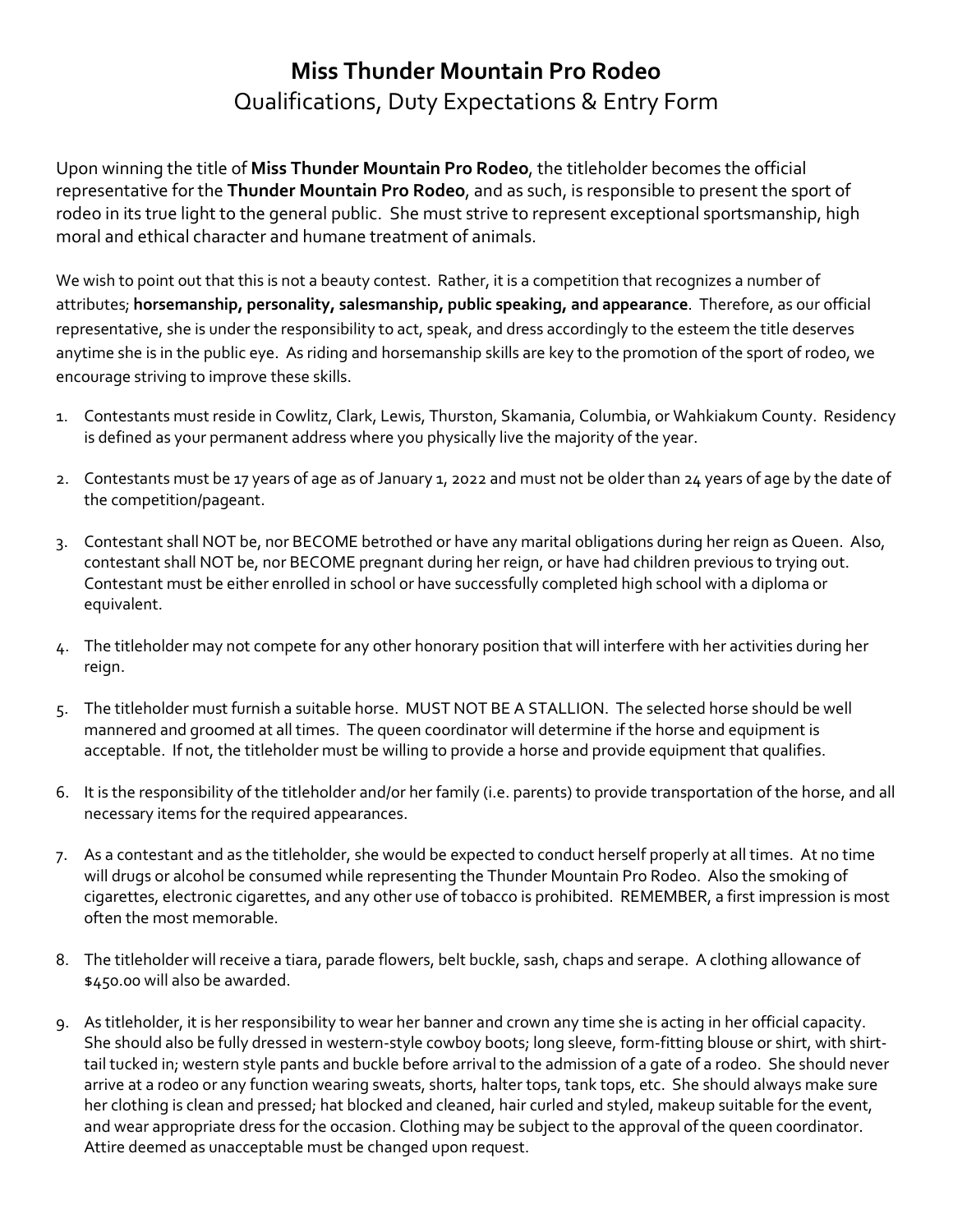---CLOTHING SUGGESTIONS---

RODEO COMMITTEE MEETINGS-nice neat casual western attire

LUNCHEONS-western style dress or skirt

PARADES-western style jeans, chaps, and long sleeve form fitting blouse or jacket

SPONSOR VISIT-western style dress or skirt

SCHOOL, REST HOME, OR SENIOR CENTER-western style dress or skirt

RODEO GRAND ENTRIES-western style jeans, chaps, and arena shirt

- 10. No titleholder or contestant may have been convicted of any crime prior to competing for Miss Thunder Mountain Pro Rodeo or incur any such conviction during her reign as queen.
- 11. As Queen she is expected to attend the Thunder Mountain Pro Rodeo committee meetings, although we do realize schooling, work schedules, etc., might interfere. She will have to be available for the two weeks preceding the Thunder Mountain Pro Rodeo for daily to multiple daily appearances. She also must attend all official functions during the Thunder Mountain Pro Rodeo.
- 12. Professional and appropriate conduct is required at all times while representing or competing for Miss Thunder Mountain Pro Rodeo. Respectful treatment of all sponsors, committee members, volunteers, contestants, and the general public is expected. Unsportsmanlike conduct, profanity, and or inappropriate behavior will not be tolerated and is subject to dismissal.
- 13. The titleholder and contestants must portray themselves, the sport of rodeo, and the Thunder Mountain Pro Rodeo organization in a positive manner. Social media posts or content that is detrimental to the image of the mentioned entities is unacceptable and must be removed.
- 14. If a titleholder refuses to carry out the Duties and Expectations for this title, she will be immediately removed and replaced by the first runner up. She will not be entitled to keep any items provided.
- 15. The Rodeo Board will award Miss Thunder Mountain Pro Rodeo a \$300.00 academic scholarship, providing she is accepted and enrolled in a state university, community college, or trade school upon completion of her reign. The scholarship will be paid to the school upon notification of meeting entrance and attendance requirements.
- 16. A Coronation and/or Fundraiser may be held to help with expenses. This event, as well as any personal sponsorships, will be discussed and planned with the Queen Coordinator.
- 17. A liability insurance policy, covering all events that Miss Thunder Mountain Pro Rodeo attends, will be required. The payment of the premium for this policy will be the responsibility of the titleholder. The Queen Coordinator will discuss this further with the successful candidate.
- 18. A "Queen" checking account (separate from any personal accounts) must be set up for the year you are Miss Thunder Mountain Pro Rodeo. All income and expenses must be provided in a detailed yearend report. Acceptable expenses will be discussed further with the successful candidate.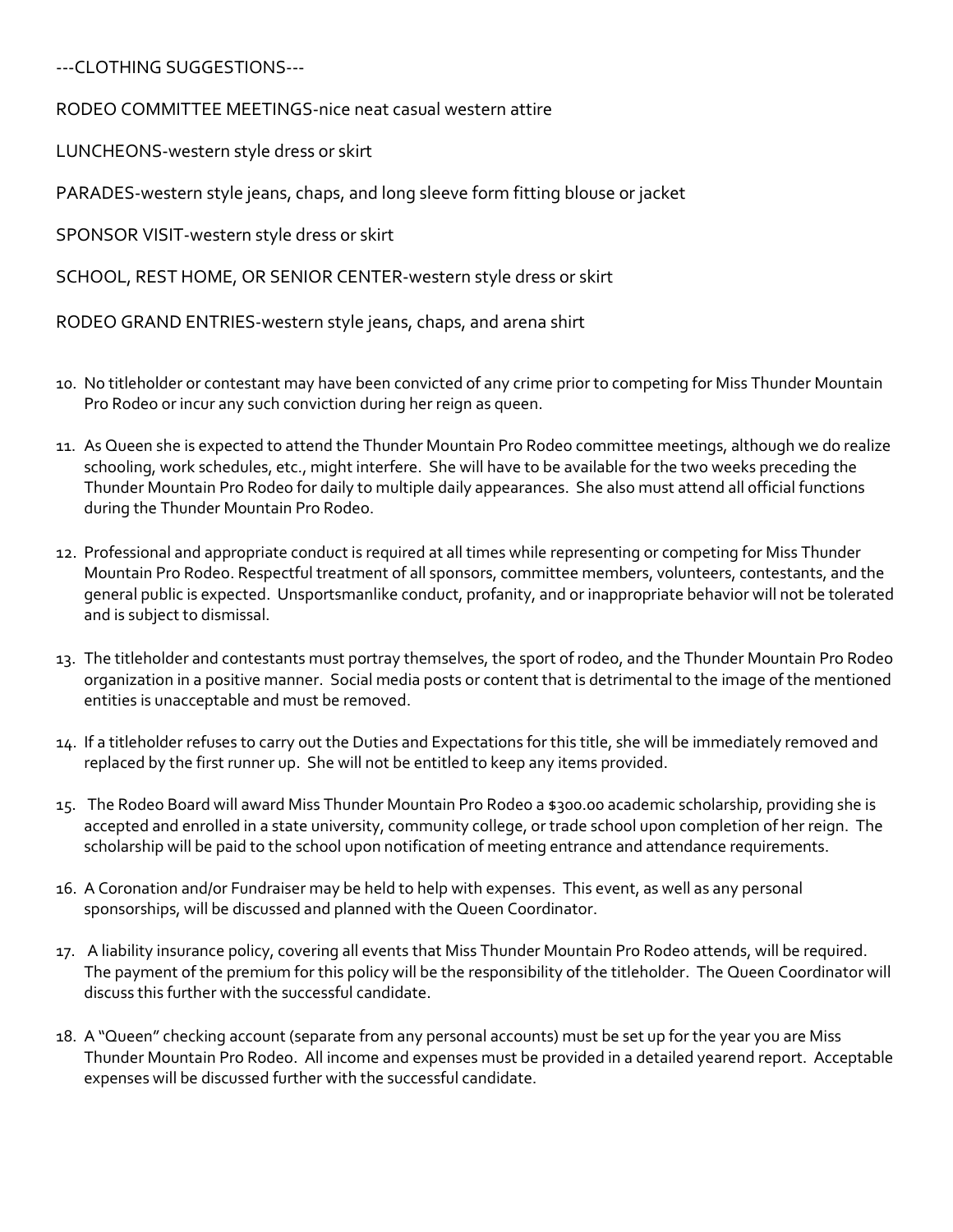I HAVE CAREFULLY READ THE AFOREMENTIONED STATEMENTS AND ACCOMPANYING "WAIVER OF LIABILITY" AND FULLY UNDERSTAND AND AGREE TO ABIDE BY THE TERMS THEREIN.

\_\_\_\_\_\_\_\_\_\_\_\_\_\_\_\_\_\_\_\_\_\_\_\_\_\_\_\_\_\_\_\_\_\_\_\_\_\_\_\_\_\_\_\_ \_\_\_\_\_\_\_\_\_\_\_\_\_\_\_\_\_\_\_\_\_\_\_\_\_\_

Signature of Contestant Today's Date

Signature of Parent or Legal Guardian (if contestant is under 18 yrs. old)

\_\_\_\_\_\_\_\_\_\_\_\_\_\_\_\_\_\_\_\_\_\_\_\_\_\_\_\_\_\_\_\_\_\_\_\_\_\_\_\_\_\_\_\_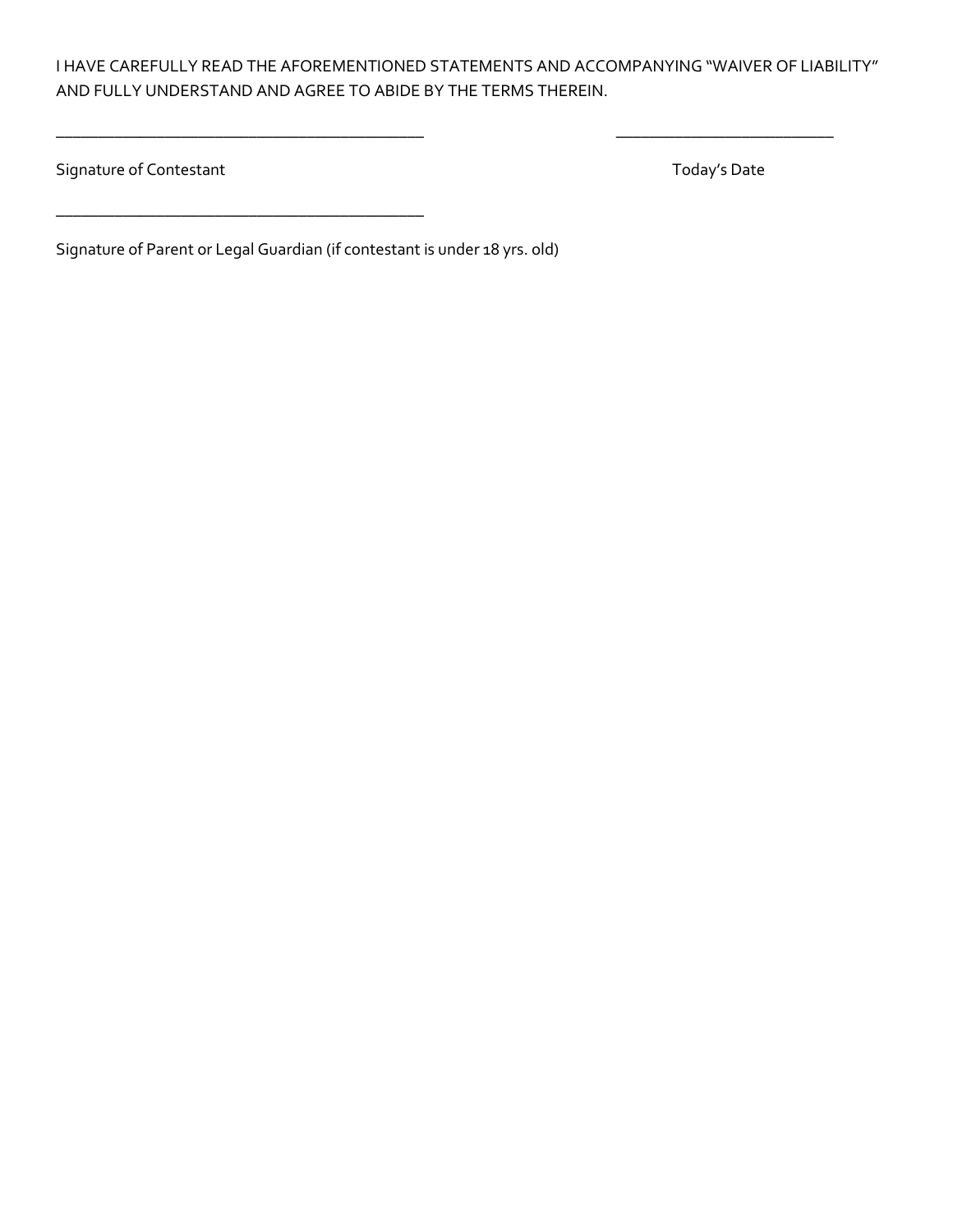### **Thunder Mountain Pro Rodeo Queen Waiver of Liability Form**

In consideration of any application being accepted for participation in the Thunder Mountain Pro Rodeo Queen Pageant, I hereby agree to abide by the rules and regulations of the Thunder Mountain Pro Rodeo Committee and the Thunder Mountain Pro Rodeo Queen pageant and understand that any violation of the rules and regulations may disqualify me from participation.

I further agree to indemnify and hold harmless committee members, agents, and employees or any of the contestants in the Thunder Mountain Pro Rodeo Queen Pageant, together with those persons and entities who donate horses, floats, trailers, and vehicles for use by myself and other contestants from any claims resulting from the loss, accident, or injury received by me in connection with participation by me in any event, performance, parade, or other activity.

I also agree to indemnify and hold harmless committee members, agents, and employees of the Thunder Mountain Pro Rodeo for the entire term of my reign, if I am chosen as the titleholder for all of the previously noted reasons of loss, accident, or injury, as well as any decisions made regarding the title of Thunder Mountain Pro Rodeo Queen.

This Waiver Agreement will remain in force not only for the pageant, but also from the time the titleholder is announced through the holdover period as Thunder Mountain Pro Rodeo Queen Elect, and then through the term as the Thunder Mountain Pro Rodeo Queen. Also, I hereby release the right, title and claim of any photographs that may be taken by the Thunder Mountain Rodeo Committee for use in promotion and publicity.

I certify that I have read the rules and regulations of the Thunder Mountain Pro Rodeo Queen Pageant. Except as modified by this waiver, the Expectation Statement Form remains in full force and effect.

Signature of Contestant

Signature of Parent or Legal Guardian (if contestant is under 18 yrs. old)

\_\_\_\_\_\_\_\_\_\_\_\_\_\_\_\_\_\_\_\_\_\_\_\_\_\_\_\_\_\_\_\_\_\_\_\_\_\_\_\_\_\_\_\_\_\_\_

\_\_\_\_\_\_\_\_\_\_\_\_\_\_\_\_\_\_\_\_\_\_\_\_\_\_\_\_\_\_\_\_\_\_\_\_\_\_\_\_\_\_\_\_\_\_\_

\_\_\_\_\_\_\_\_\_\_\_\_\_\_\_\_\_\_\_\_\_\_\_\_\_\_\_\_\_\_\_\_\_\_\_\_\_\_\_\_\_\_\_\_\_\_

Birth Date of Contestant